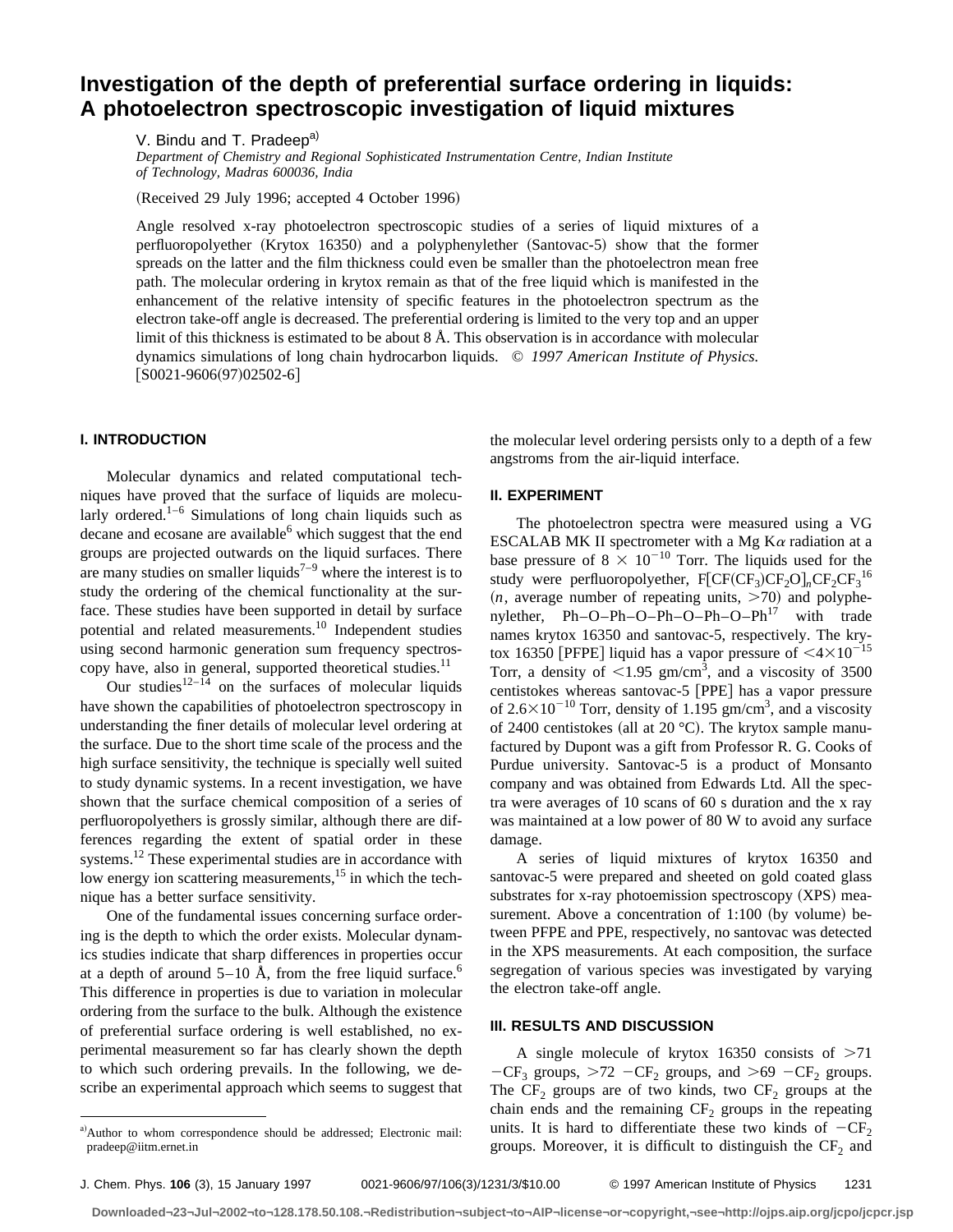



FIG. 1. X-ray photoelectron spectrum of the C 1*s* region of a mixture of perfluoropolyether and polyphenylether in the 1:100 volume ratio at various electron take-off angles. The various features are indicated.  $(a) 80$ ,  $(b) 50$ , (c) 30, (d)  $10^0$ . Note the increase in intensity of the  $CF_2/CF_3$  feature as the take-off angle is decreased. Arrows show the direction of intensity variation.

 $CF<sub>3</sub>$  carbons with a nonmonochromatic x-ray source, since the binding energies of these two carbons will be close to each other. This is because  $CF<sub>2</sub>$  groups are attached to oxygen atoms in the repeating unit. But CF carbon will have a substantially lower binding energy. Therefore the C 1s region of PFPE is expected to show two peaks corresponding to  $-CF$  group and  $-CF_2/CF_3$  group ionizations, with the former having a lower binding energy.

Santovac-5 is a polyphenylether with five phenyl groups connected by ether linkages at the para position with a molecular weight of 446. There are two different types of carbon atoms in the interconnecting phenyl rings in the 1:2 ratio. On the terminal phenyl rings, there are four distinctly different carbons. However, in the resolution of the present measurement, only one type of C 1*s* feature is observable.

In Fig. 1, we show the C 1*s* spectrum of a mixture of PFPE and PPE in the 1:100 volume ratio, respectively, at electron take-off angles of 80, 50, 30, and 10°. The spectra

FIG. 2. X-ray photoelectron spectrum of the C 1*s* region of a mixture of perfluoropolyether and polyphenylether in the 1:100 volume ratio at various electron take-off angles. (a) 80, (b) 50, (c) 30, (d)  $10^0$ . Arrows indicate the direction of intensity variation.

show two bands around 285.5 and 294.3 eV corresponding to santovac-5 and krytox 16350, respectively. Upon decreasing the electron take-off angle, the C 1*s* intensity in krytox region of the spectrum varies as in the case of pure krytox, where we see a systematic enhancement of  $CF_2/CF_3$  intensity with decreasing take-off angle.<sup>12–14</sup> No variation in the C 1 $s$ spectrum of the santovac region is expected as the various C 1*s* species in santovac-5 exhibit similar C 1*s* binding energy. It is also apparent that the relative intensity of the krytox bands increase in intensity over the santovac feature and therefore it is concluded that the krytox is spread over santovac-5.

Significant differences are observed in the O 1*s* spectrum which is shown in Fig. 2. The spectra show two features at 533.5 and 536.6 eV, corresponding to PPE and PFPE oxygen atoms, respectively. Upon decreasing electron takeoff angle, we see that the O 1*s* corresponding to krytox